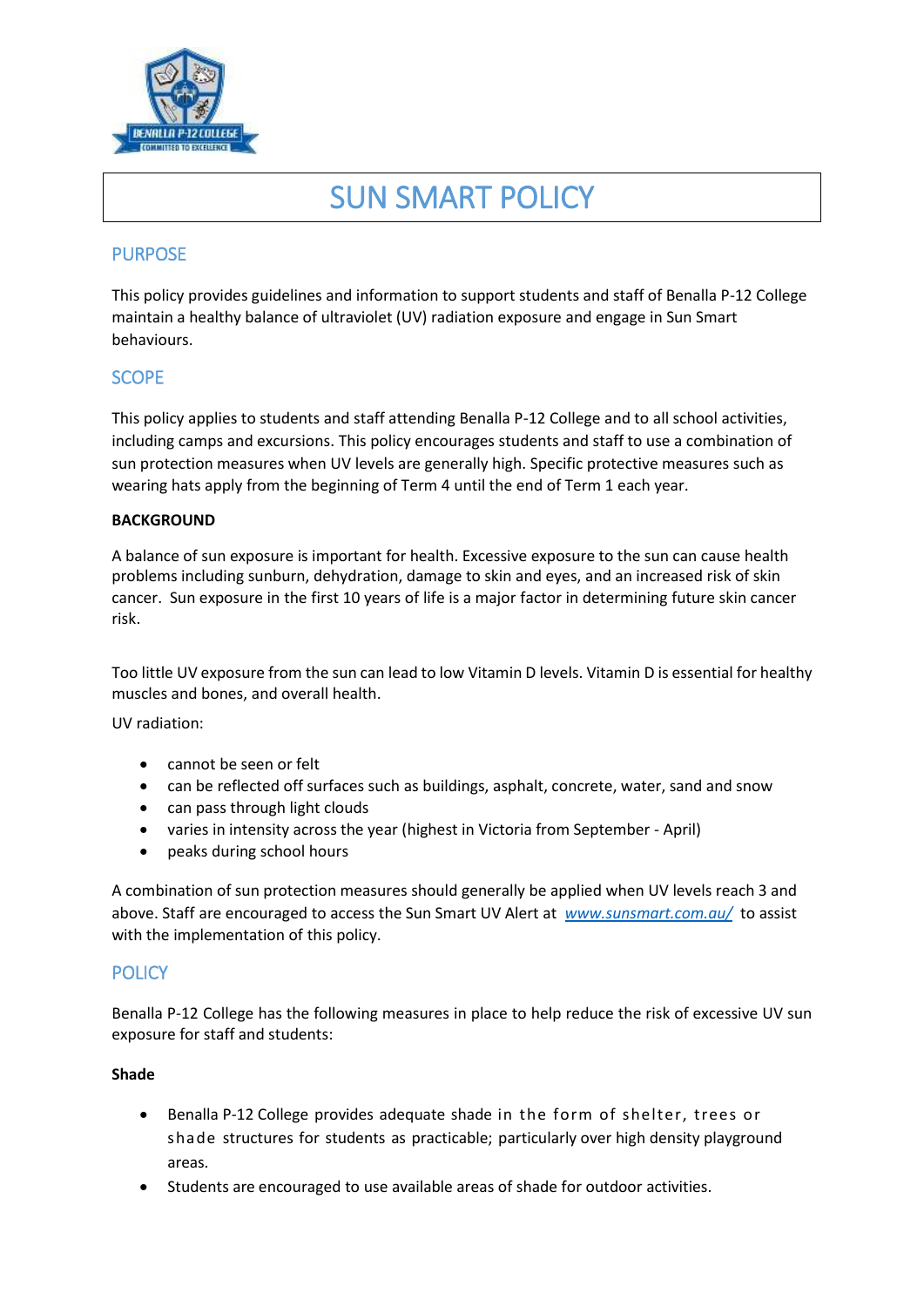#### **Sun protective uniform/clothing**

- Students and staff are encouraged to wear hats, sunscreen and sun-protective clothing when outdoors at lunch times, sports, camps and excursions.
- The Benalla P-12 College Student Uniform includes shirts with collars and elbow length sleeves, longer style dresses and shorts and rash vests or t-shirts for outdoor swimming.
- Students are required to wear bucket hats that shade the face, neck and ears (at least 6cm brim) and comply with uniform policy from the beginning of Term 4 until the end of Term 1 whenever they are outside. Students without approved college hats or appropriate clothing will be restricted to play in designated shaded areas.
- Staff act as role models by also wearing broad brimmed hats and practising Sun Smart behaviours.
- Students are allowed to wear sunglasses provided by their parents/guardians when outdoors. (Students and staff are encouraged to wear close fitting, wrap-around sunglasses that meet the Australian Standard 1067 Sunglasses: Category 2, 3 or 4)

#### **Sunscreen**

- SPF 30+ broad spectrum, water resistant sunscreen is available for staff, student and volunteer use.
- Strategies are in place to remind students to apply sunscreen before going outdoors. Students are encouraged to apply their own sunscreen under supervision of staff.
- Use of sunscreen is optional. Parents/guardians should notify the College in writing if they do not want their child to use supplied sunscreen.

## **High Level UV Days**

- On High Level UV days Assistant Principals have the option to keep students inside buildings or allow them to sit outside in the shade during lunch break periods.
- Students are encouraged by staff to use shaded areas and maintain hydration by drinking water, particularly on hot days.

## **Curriculum and Community Engagement**

- Sun Smart activities and sun protection form part of the Health and Physical Education curriculum at all year levels.
- The Sun Smart policy is implemented when planning all outdoor events e.g., camps, excursions and sporting events.
- Sun Smart behaviour and UV safety are promoted through the school newsletter, Facebook, school assemblies, parent meetings, staff meetings and on student enrolment.
- Benalla P-12 College maintains Sun Smart membership with Cancer Council Victoria.

#### Reference:

#### *[www.sunsmart.com.au/](http://www.sunsmart.com.au/)*